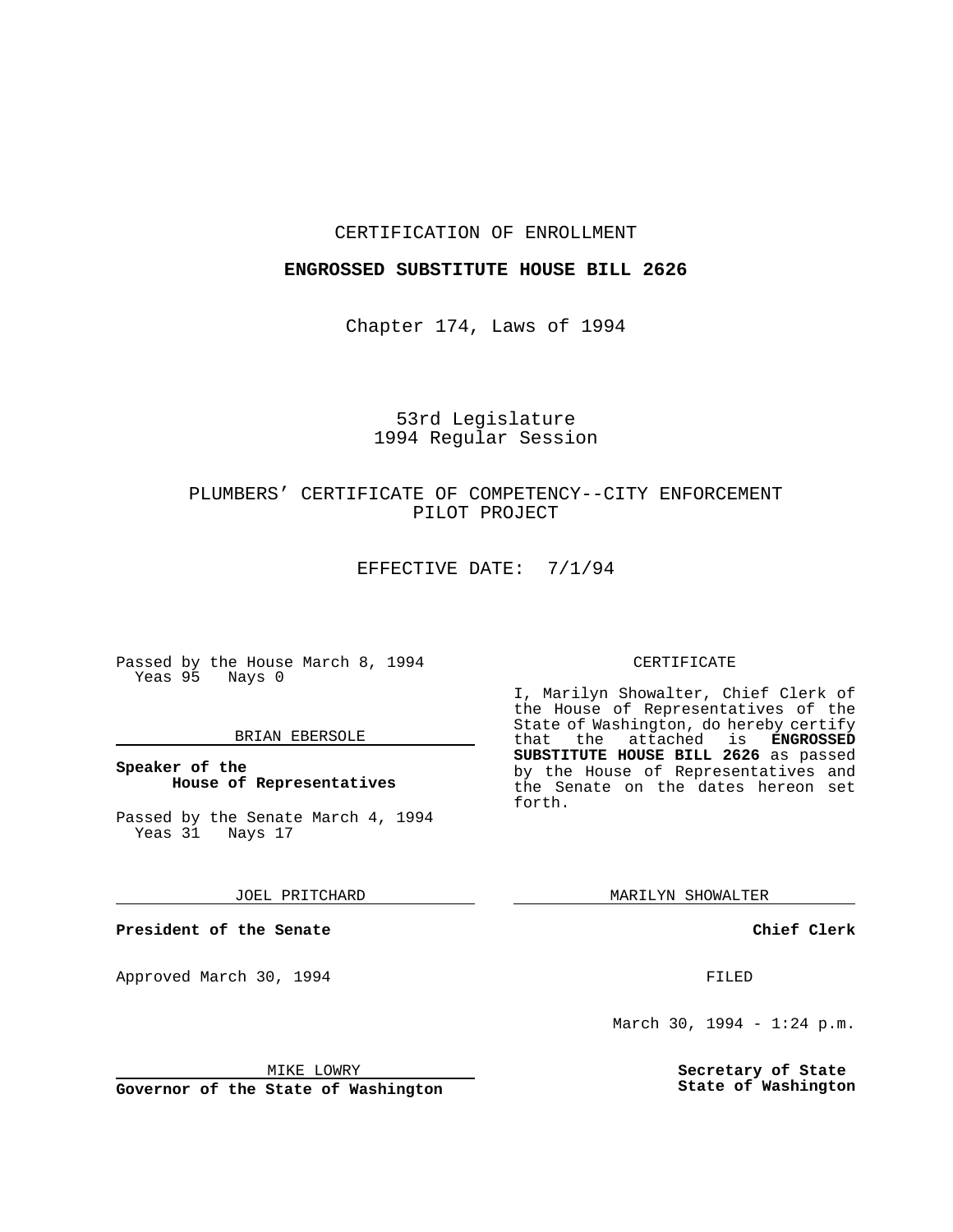## **ENGROSSED SUBSTITUTE HOUSE BILL 2626** \_\_\_\_\_\_\_\_\_\_\_\_\_\_\_\_\_\_\_\_\_\_\_\_\_\_\_\_\_\_\_\_\_\_\_\_\_\_\_\_\_\_\_\_\_\_\_

\_\_\_\_\_\_\_\_\_\_\_\_\_\_\_\_\_\_\_\_\_\_\_\_\_\_\_\_\_\_\_\_\_\_\_\_\_\_\_\_\_\_\_\_\_\_\_

AS AMENDED BY THE SENATE

Passed Legislature - 1994 Regular Session

#### **State of Washington 53rd Legislature 1994 Regular Session**

**By** House Committee on Commerce & Labor (originally sponsored by Representatives Mastin and Grant)

Read first time 02/04/94.

 AN ACT Relating to enforcement of plumbing certificate of competency requirements; amending RCW 18.106.020, 18.106.180, 18.106.190, 18.106.200, 18.106.220, 18.106.250, and 18.106.270; adding a new section to chapter 18.106 RCW; repealing RCW 18.106.025 and 18.106.260; prescribing penalties; and providing an effective date.

BE IT ENACTED BY THE LEGISLATURE OF THE STATE OF WASHINGTON:

 NEW SECTION. **Sec. 1.** A new section is added to chapter 18.106 RCW to read as follows:

 The department of labor and industries shall establish one pilot project in which the department will enter into an agreement with a city regarding compliance inspections by the city to enforce this chapter. Under the terms of the agreement, the city shall be permitted to submit declarations of noncompliance to the department for the department's enforcement under RCW 18.106.180, with reimbursement to the city at an established fee. The pilot project shall be located in eastern Washington.

 **Sec. 2.** RCW 18.106.020 and 1983 c 124 s 4 are each amended to read as follows: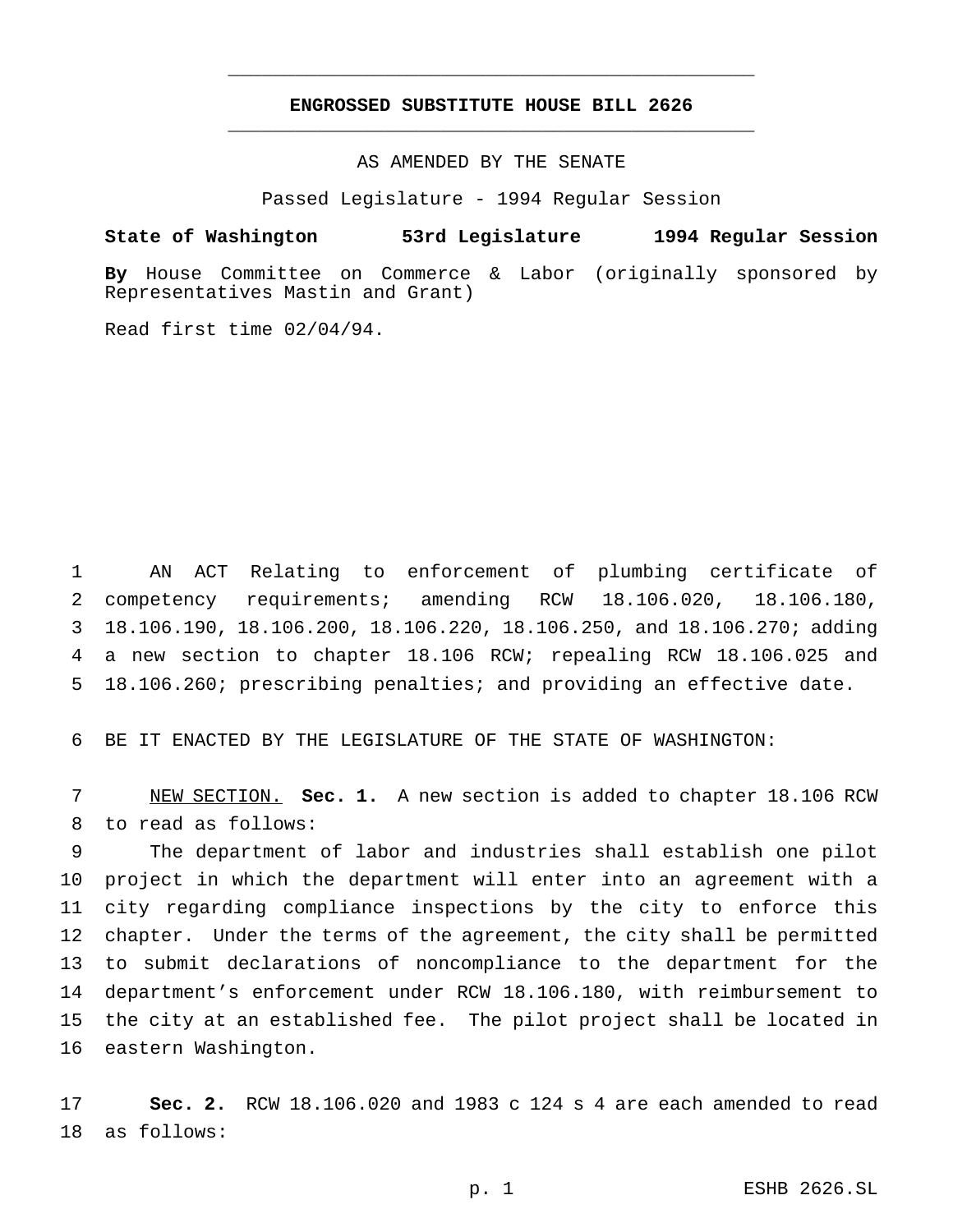1 (1) No person may engage in or offer to engage in the trade of plumbing without having a journeyman certificate, specialty 3 certificate, or temporary permit, or without being supervised by a person who has a journeyman certificate, specialty certificate, or temporary permit. No contractor may employ a person to engage in or offer to engage in the trade of plumbing unless the person employed has a journeyman certificate, specialty certificate, or temporary permit or 8 is supervised by a person who has a journeyman certificate, specialty 9 certificate, or temporary permit. For the purposes of this section, 10 "contractor" means any person or body of persons, corporate or 11 otherwise, engaged in any work covered by the provisions of this 12 chapter, chapter 18.27 RCW, or chapter 19.28 RCW, by way of trade or business. However, in no case shall this section apply to a contractor who is contracting for work on his or her own residence.

 (2) Violation of subsection (1) of this section is an infraction. Each day in which a person engages in the trade of plumbing in 17 violation of subsection (1) of this section or employs a person in violation of subsection (1) of this section is a separate infraction. 19 Each worksite at which a person engages in the trade of plumbing in violation of subsection (1) of this section or at which a person is employed in violation of subsection (1) of this section is a separate infraction.

 (3) Notices of infractions for violations of subsection (1) of this 24 section may be issued to:

 (a) The person engaging in or offering to engage in the trade of plumbing in violation of subsection (1) of this section;

 (b) The contractor in violation of subsection (1) of this section; and

 (c) The contractor's employee who authorized the work assignment of the person employed in violation of subsection (1) of this section.

 **Sec. 3.** RCW 18.106.180 and 1983 c 124 s 7 are each amended to read as follows:

 An authorized representative of the department may issue a notice of infraction as specified in RCW 18.106.020(3) if a person who is 35 doing plumbing work or who is offering to do plumbing work fails to produce evidence of having a certificate or permit issued by the department in accordance with this chapter or of being supervised by a person who has such a certificate or permit. A notice of infraction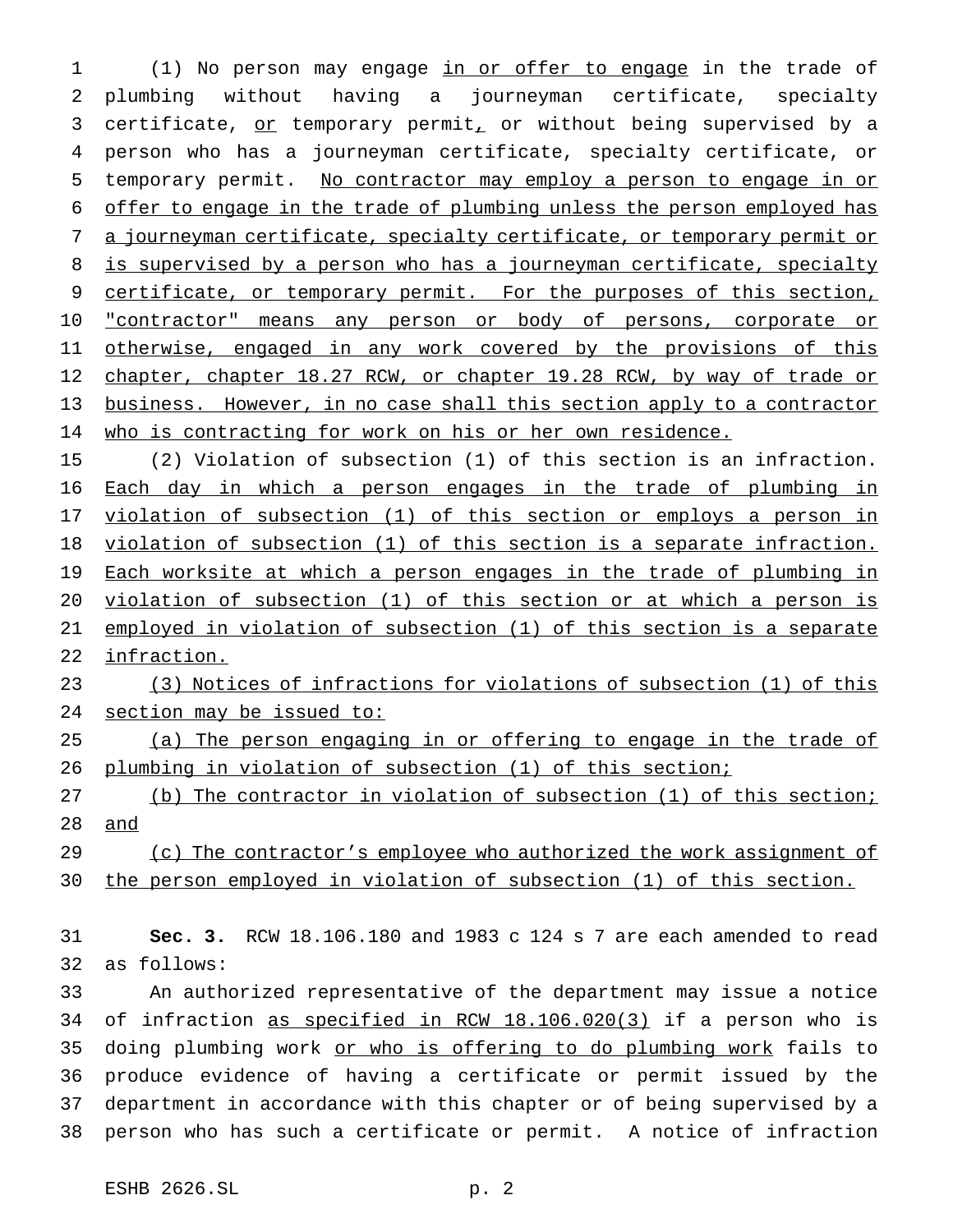issued under this section shall be personally served on the person named in the notice by an authorized representative of the department.

 **Sec. 4.** RCW 18.106.190 and 1983 c 124 s 9 are each amended to read as follows:

 $((+1))$  The form of the notice of infraction issued under this 6 chapter shall ((<del>[be] prescribed by the supreme court following</del> consultation with the department. To the extent practicable, the notice of infraction issued under this chapter shall conform to the 9 notice of traffic infraction prescribed by the supreme court pursuant 10 to RCW 46.63.060.

11 (2) The notice of infraction shall)) include the following:

 $((+a))$  (1) A statement that the notice represents a determination that the infraction has been committed by the person named in the notice and that the determination shall be final unless contested as provided in this chapter;

 $((\{b\})$   $(2)$  A statement that the infraction is a noncriminal offense for which imprisonment shall not be imposed as a sanction;

18  $((+e))$   $(3)$  A statement of the specific infraction for which the notice was issued;

 $((d+))$   $(4)$  A statement ((that a one hundred dollar)) of the 21 monetary penalty that has been established for the infraction;

22  $((+e))$  (5) A statement of the options provided in this chapter for responding to the notice and the procedures necessary to exercise these options;

 $((\text{f}+\text{f}))$  (6) A statement that at any hearing to contest the determination the state has the burden of proving, by a preponderance of the evidence, that the infraction was committed; and that the person may subpoena witnesses, including the authorized representative of the department who issued and served the notice of infraction;

30  $((+g+))$   $(7)$  A statement, which the person shall sign, that the person promises to respond to the notice of infraction in one of the ways provided in this chapter;

33  $((+h))$   $(8)$  A statement that refusal to sign the infraction as 34 directed in subsection  $((2)(g))$   $(7)$  of this section is a misdemeanor; and

36 ( $(\frac{1}{i})$ ) (9) A statement that failure to respond to a notice of infraction as promised is a misdemeanor and may be punished by a fine or imprisonment in jail.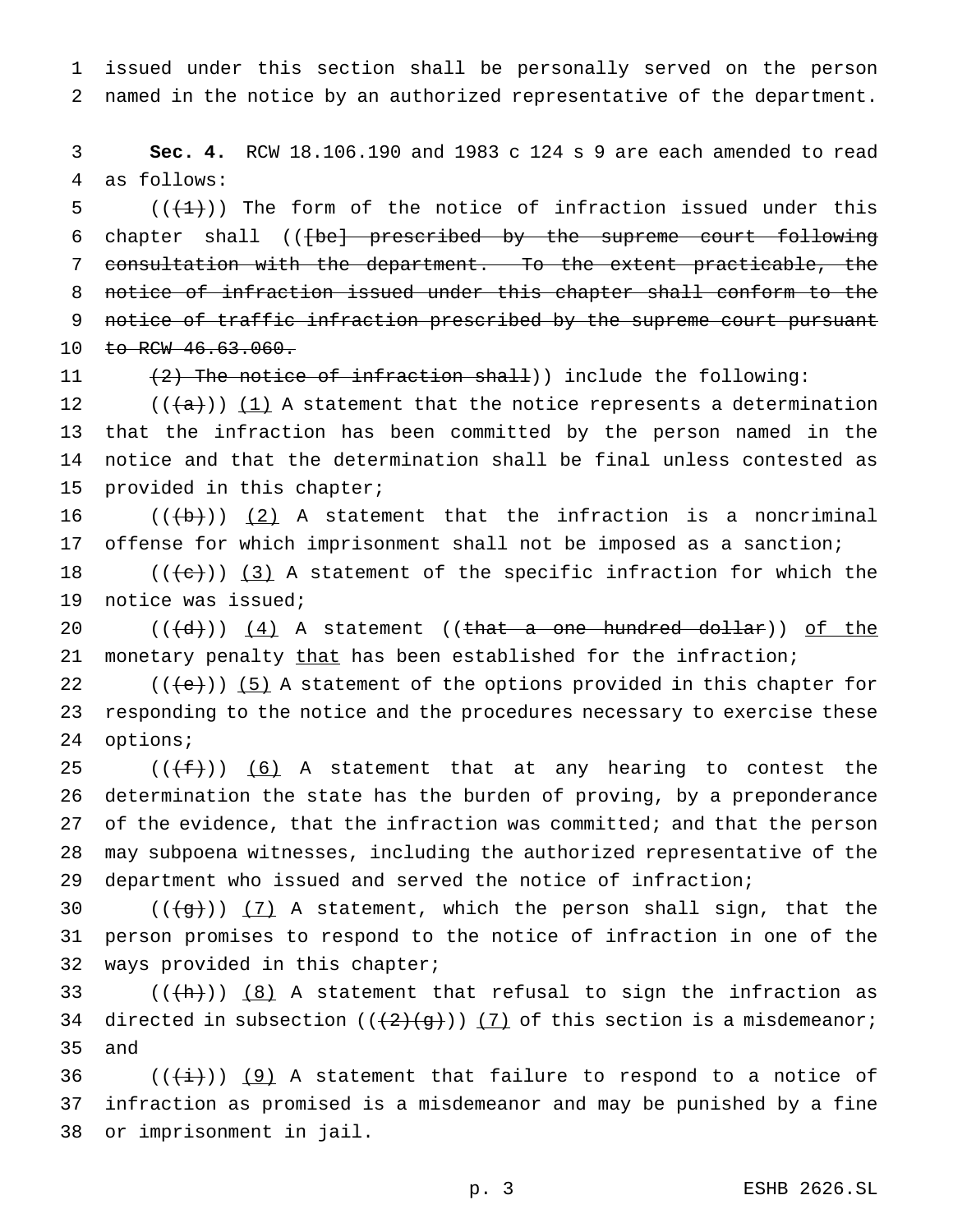1 **Sec. 5.** RCW 18.106.200 and 1983 c 124 s 8 are each amended to read 2 as follows:

3 A violation designated as an infraction under this chapter shall be 4 heard and determined by ((a district court. A notice of infraction 5 shall be filed in the district court district in which the infraction 6 is alleged to have occurred. If a notice of infraction is filed in a 7 court which is not the proper venue, the notice shall be dismissed 8 without prejudice on motion of either party)) an administrative law 9 judge of the office of administrative hearings. If a party desires to 10 contest the notice of infraction, the party shall file a notice of 11 appeal with the department within fourteen days of issuance of the 12 infraction. The administrative law judge shall conduct hearings in 13 these cases at locations in the county where the infraction is alleged 14 to have occurred.

15 **Sec. 6.** RCW 18.106.220 and 1983 c 124 s 11 are each amended to 16 read as follows:

17 (1) A person who receives a notice of infraction shall respond to 18 the notice as provided in this section within fourteen days of the date 19 the notice was served.

20 (2) If the person named in the notice of infraction does not wish 21 to contest the ((determination)) notice of infraction, the person shall 22 ((respond by completing the appropriate portion of the notice of 23 infraction and submitting it, either by mail or in person, to the court 24 specified on the notice. A check or money order in the amount of the 25 penalty prescribed for the infraction must be submitted with the 26 response)) pay to the department, by check or money order, the amount 27 of the penalty prescribed for the infraction. When a response which 28 does not contest the determination is received( $\left( \frac{1}{2} \right)$  an appropriate order 29 shall be entered in the court's records, and a record of the response 30 and order shall be furnished to the department)) by the department with 31 the appropriate payment, the department shall make the appropriate 32 entry in its records.

33 (3) If the person named in the notice of infraction wishes to 34 contest the ((determination)) notice of infraction, the person shall 35 respond by ((completing the portion of the notice of infraction 36 requesting a hearing and submitting it, either by mail or in person, to 37 the court specified on the notice. The court shall notify the person 38 in writing of the time, place, and date of the hearing, and that date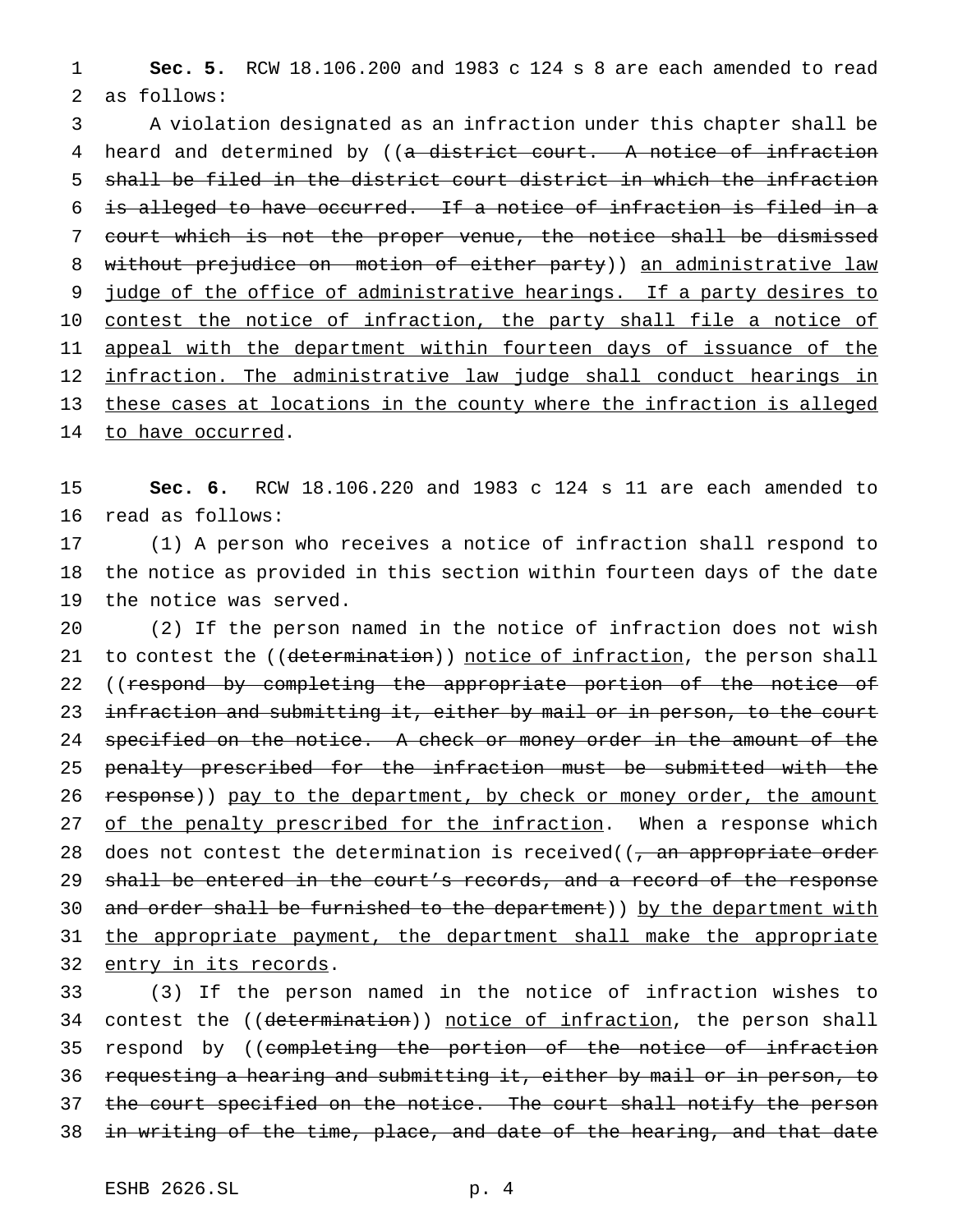1 shall not be sooner than fourteen days from the date of the notice, 2 except by agreement of the parties)) filing an answer of protest with

3 the department specifying the grounds of protest.

4 (4) If any person issued a notice of infraction:

5 (a) Fails to respond to the notice of infraction as provided in 6 subsection (2) of this section; or

7 (b) Fails to appear at a hearing requested pursuant to subsection 8 (3) of this section;

9 the ((court)) administrative law judge shall enter an appropriate order assessing the monetary penalty prescribed for the infraction and shall notify the department of the failure to respond to the notice of infraction or to appear at a requested hearing.

13 (( $(5)$  An order entered by the court under subsection  $(4)(b)$  of this 14 section may, for good cause shown and upon such terms as the court 15 deems just, be set aside for the same grounds a default judgment may be 16 set aside in civil actions in courts of limited jurisdiction.))

17 **Sec. 7.** RCW 18.106.250 and 1983 c 124 s 13 are each amended to 18 read as follows:

19 (1) ((A hearing held for the purpose of contesting the 20 determination that an infraction has been committed shall be without a 21  $\frac{1}{3}$ 

22  $(2)$  The court may consider the notice of infraction and any other 23 written report made under oath submitted by the department's authorized 24 representative who issued and served the notice in lieu of his or her 25 personal appearance at the hearing. The person named in the notice may 26 subpoena witnesses, including the authorized representative who issued 27 and served the notice, and has the right to present evidence and 28 examine witnesses present in court.

 $(3)$   $(3)$ ) The administrative law judge shall conduct notice of 30 infraction cases under this chapter pursuant to chapter 34.05 RCW.

 (2) The burden of proof is on the department to establish the commission of the infraction by a preponderance of the evidence. The notice of infraction shall be dismissed if the defendant establishes 34 that, at the time the notice was issued( $(\tau)$ ):

35 (a) The defendant ((was registered)) who was issued a notice of 36 infraction authorized by RCW 18.106.020(3)(a) had a certificate or 37 permit issued by the department in accordance with this chapter, was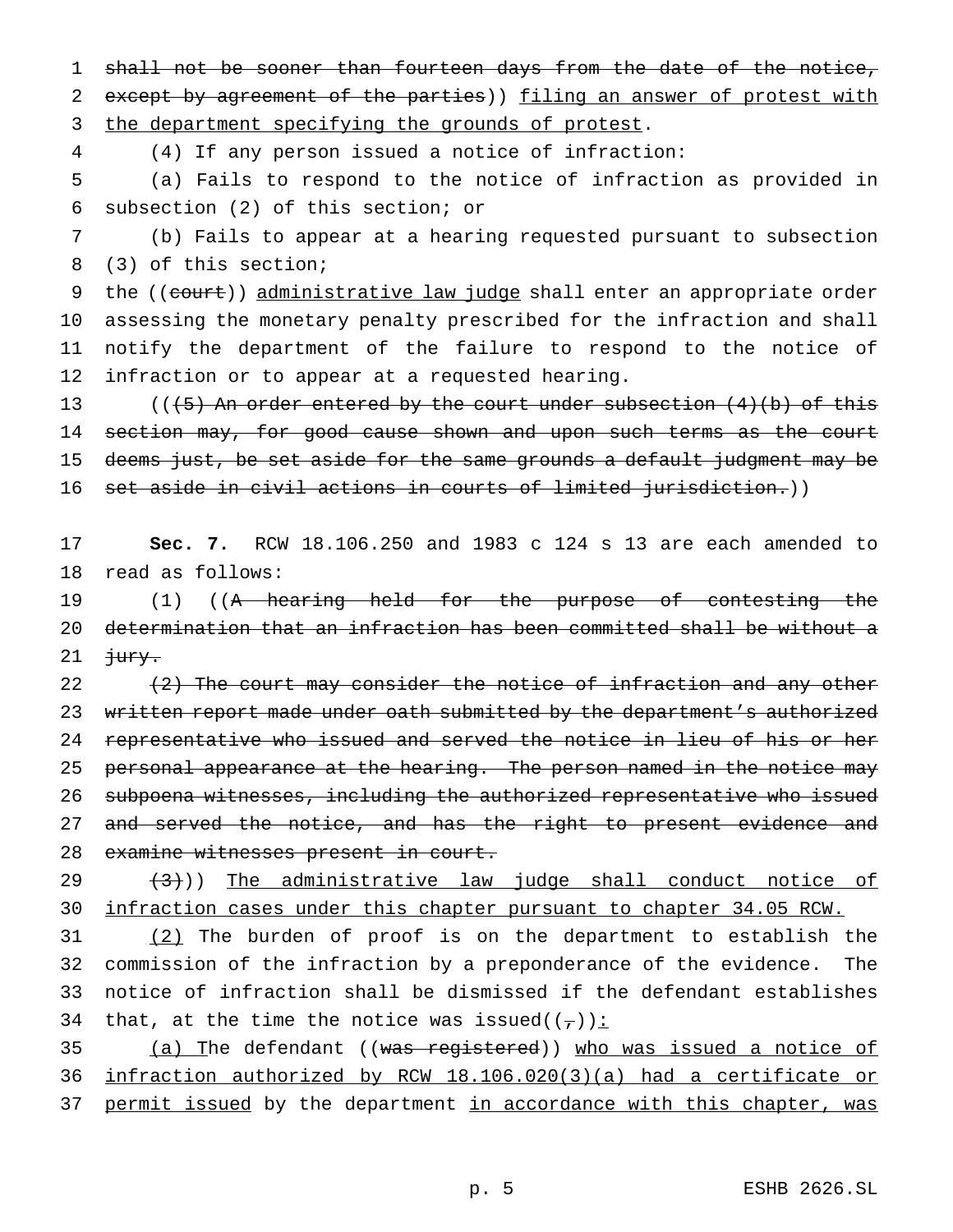1 supervised by a person who has such a certificate or permit, or was 2 exempt from ((registration.

 $(4)$ )) this chapter under RCW 18.106.150; or

 (b) For the defendant who was issued a notice of infraction authorized by RCW 18.106.020(3)(b) or (c), the person employed or supervised by the defendant has a certificate or permit issued by the department in accordance with this chapter, was supervised by a person 8 who had such a certificate or permit, or was exempt from this chapter under RCW 18.106.150.

10 (3) After consideration of the evidence and argument, the ((court)) 11 administrative law judge shall determine whether the infraction was 12 committed. If it has not been established that the infraction was 13 committed, an order dismissing the notice shall be entered in the 14 ((court's)) record((s)) of the proceedings. If it has been established 15 that the infraction was committed, ((an appropriate order shall be 16 entered in the court's records. A record of the court's determination 17 and order shall be furnished to the department)) the administrative law 18 judge shall issue findings of fact and conclusions of law in its 19 decision and order determining whether the infraction was committed.

 $((\frac{1}{5})^2)(\frac{4}{12})$  An appeal from the  $((\text{court's})^2)$  administrative law 21 judge's determination or order shall be to the superior court. The decision of the superior court is subject only to discretionary review pursuant to Rule 2.3 of the Rules of Appellate Procedure.

24 **Sec. 8.** RCW 18.106.270 and 1983 c 124 s 16 are each amended to 25 read as follows:

26 (1) A person found to have committed an infraction under RCW 27 18.106.020 shall be assessed a monetary penalty of ((one)) two hundred 28 fifty dollars for the first infraction, and not more than one thousand 29 dollars for a second or subsequent infraction. The department shall 30 set by rule a schedule of penalties for infractions imposed under this 31 chapter.

32 (2) The ((court)) administrative law judge may waive, reduce, or 33 suspend the monetary penalty imposed for the infraction for good cause 34 shown.

35 (3) Monetary penalties collected under this chapter shall be 36 ((remitted as provided in chapter 3.62 RCW)) deposited in the plumbing 37 certificate fund.